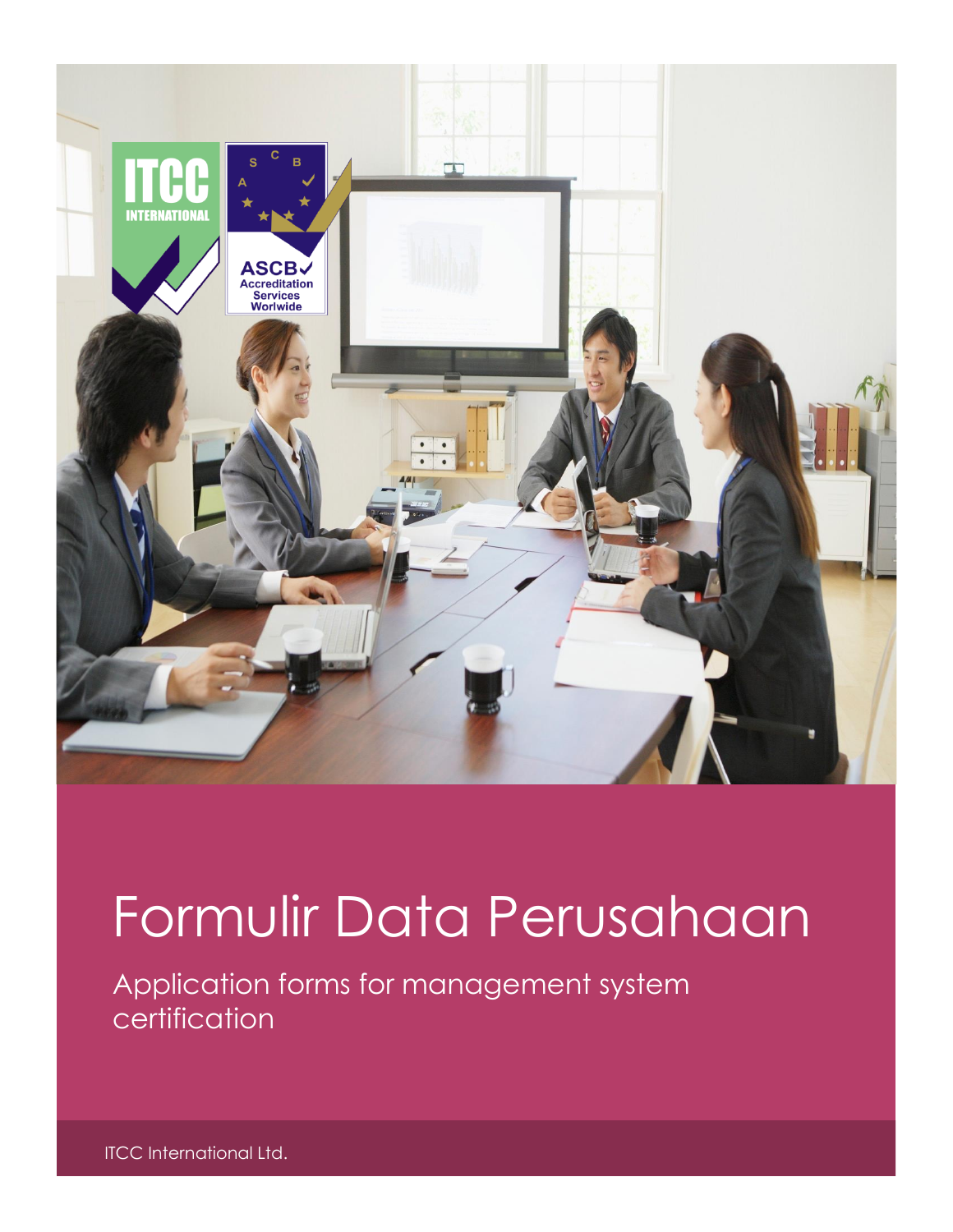## **FORMULIR PERMOHONAN SERTIFIKASI**

### **1. DATA PERUSAHAN ( Mohon Diisi dan dilengkapi )**

| <b>NAMA PERUSAHAAN</b>                    |                  |  |                        |                  |                |                         |  |
|-------------------------------------------|------------------|--|------------------------|------------------|----------------|-------------------------|--|
|                                           |                  |  |                        |                  |                |                         |  |
| <b>ALAMAT</b><br><b>PERUSAHAAN</b>        | Kelurahan        |  |                        | Kecamatan        |                |                         |  |
|                                           | Kota             |  | Provinsi               |                  |                | <b>Kode</b><br>Pos      |  |
| <b>BIDANG USAHA</b><br>PERUSAHAAN         |                  |  |                        |                  |                |                         |  |
| <b>JUMLAH KARYAWAN</b>                    |                  |  |                        |                  |                |                         |  |
| <b>NAMA PIMPINAN</b><br><b>PERUSAHAAN</b> |                  |  | <b>WAKIL MANAJEMEN</b> |                  |                |                         |  |
| <b>NOMOR TELEPON</b>                      |                  |  | <b>Nomor Fax</b>       |                  |                |                         |  |
| <b>EMAIL</b>                              |                  |  | Web site               |                  |                |                         |  |
| <b>NPWP PERUSAHAAN</b>                    |                  |  |                        |                  |                |                         |  |
|                                           | <b>ISO 9001</b>  |  |                        | <b>ISO 14001</b> |                | OHSAS 18001 / ISO 45001 |  |
| <b>STANDAR ISO</b><br>(Yang akan          | <b>ISO 22000</b> |  | ISO 27001              |                  | ISO 50001:2011 |                         |  |
| disertifikasi)                            | <b>ISO 2000</b>  |  | <b>ISO 13485</b>       |                  | Lainnya        |                         |  |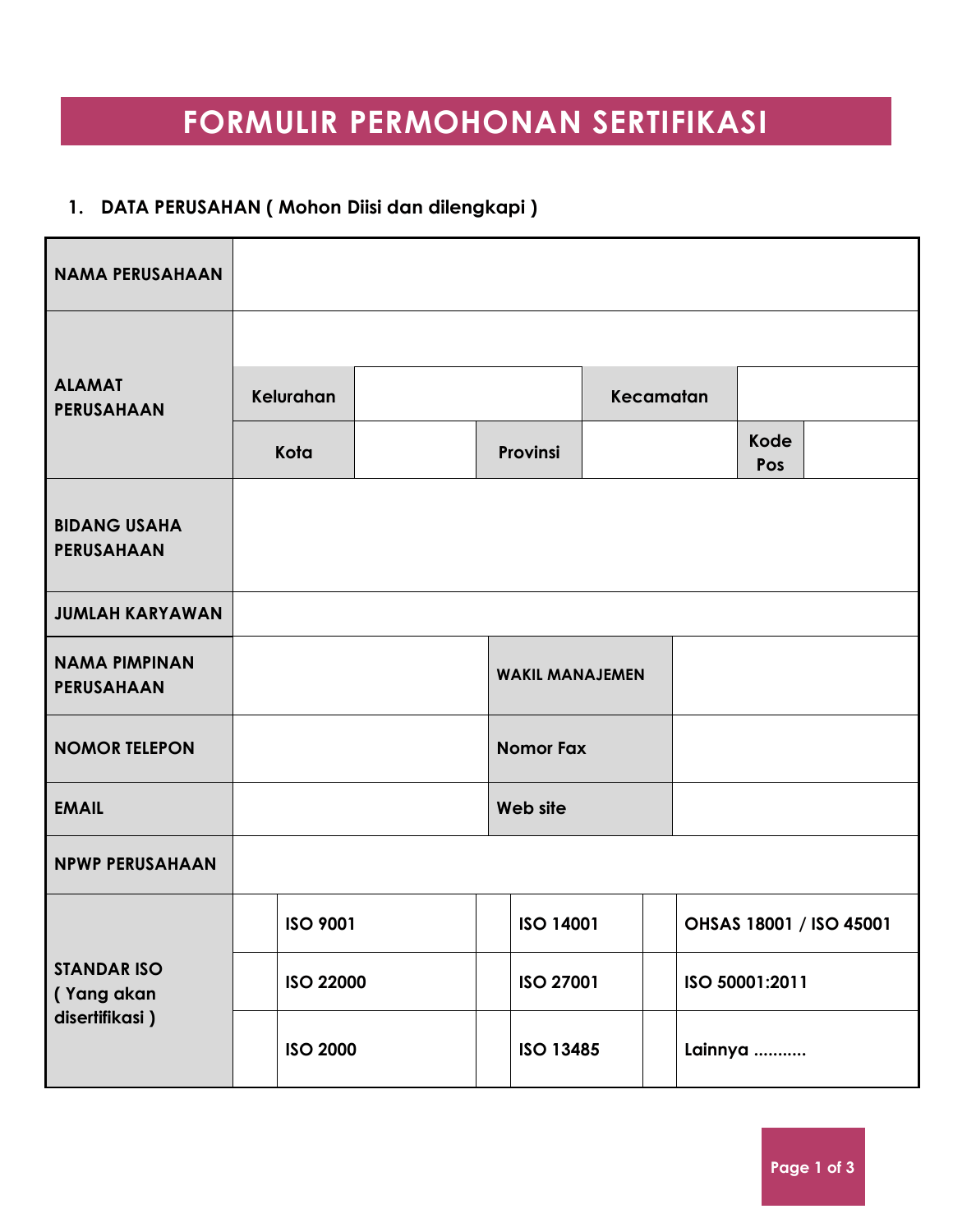### **DAFTAR NAMA PENGURUS PERUSAHAAN**

| <b>NO</b> | <b>NAMA</b> | <b>JABATAN</b> | <b>TANDATANGAN</b> |
|-----------|-------------|----------------|--------------------|
|           |             |                |                    |
|           |             |                |                    |
|           |             |                |                    |
|           |             |                |                    |
|           |             |                |                    |
|           |             |                |                    |
|           |             |                |                    |
|           |             |                |                    |